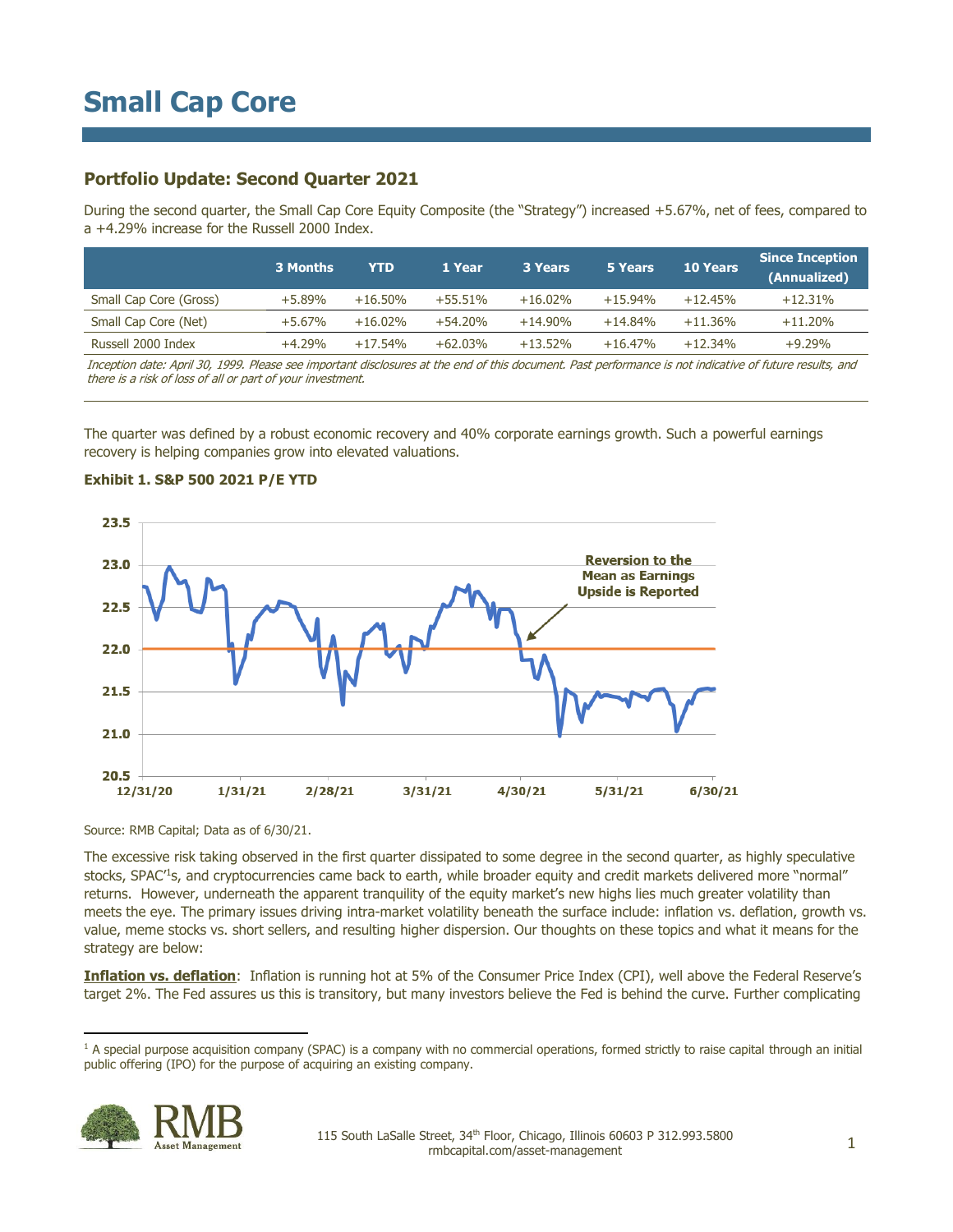matters is the varying definition of "transitory" between market participants. Industries and companies that are sensitive to changes in real interest rates and inflation are experiencing greater volatility.



### **Exhibit 2. S&P 500 Sector Sensitivity to Changes in Rate**

Source: Bloomberg Financial L.P. Data is as of April 29, 2021. Correlation analysis based on changes in S&P 500.

**Growth vs. value:** Value stocks (+4.56%) continued to outperform growth stocks (+3.92%) this quarter.<sup>2</sup> Value tends to perform better in a robust economic and rising inflation environment, whereas growth tends to perform better in a slower economic and disinflationary environment.

**Meme stocks vs. short sellers:** The meme stock phenomena is still with us. Our internal risk software, Alphacuity, indicates that the difference between the performance of the Russell 2000 and the Russell 3000 was largely due to company specific risk from the following meme stocks:<sup>3</sup>: AMC Entertainment Holdings, Inc. (AMC), GameStop Corp. (GME), Plug Power Inc. (PLUG), Novavax, Inc. (NVAX), and Caesars Entertainment, Inc. (CZR). MEME stocks have now become their own "risk" category and GME was one of the largest market caps in the Russell 2000. We find this simply incredible.

<sup>&</sup>lt;sup>2</sup> Russell 2000 Value Index and Russell 2000 Growth index, respectfully, quarterly returns as of 6/30/21.



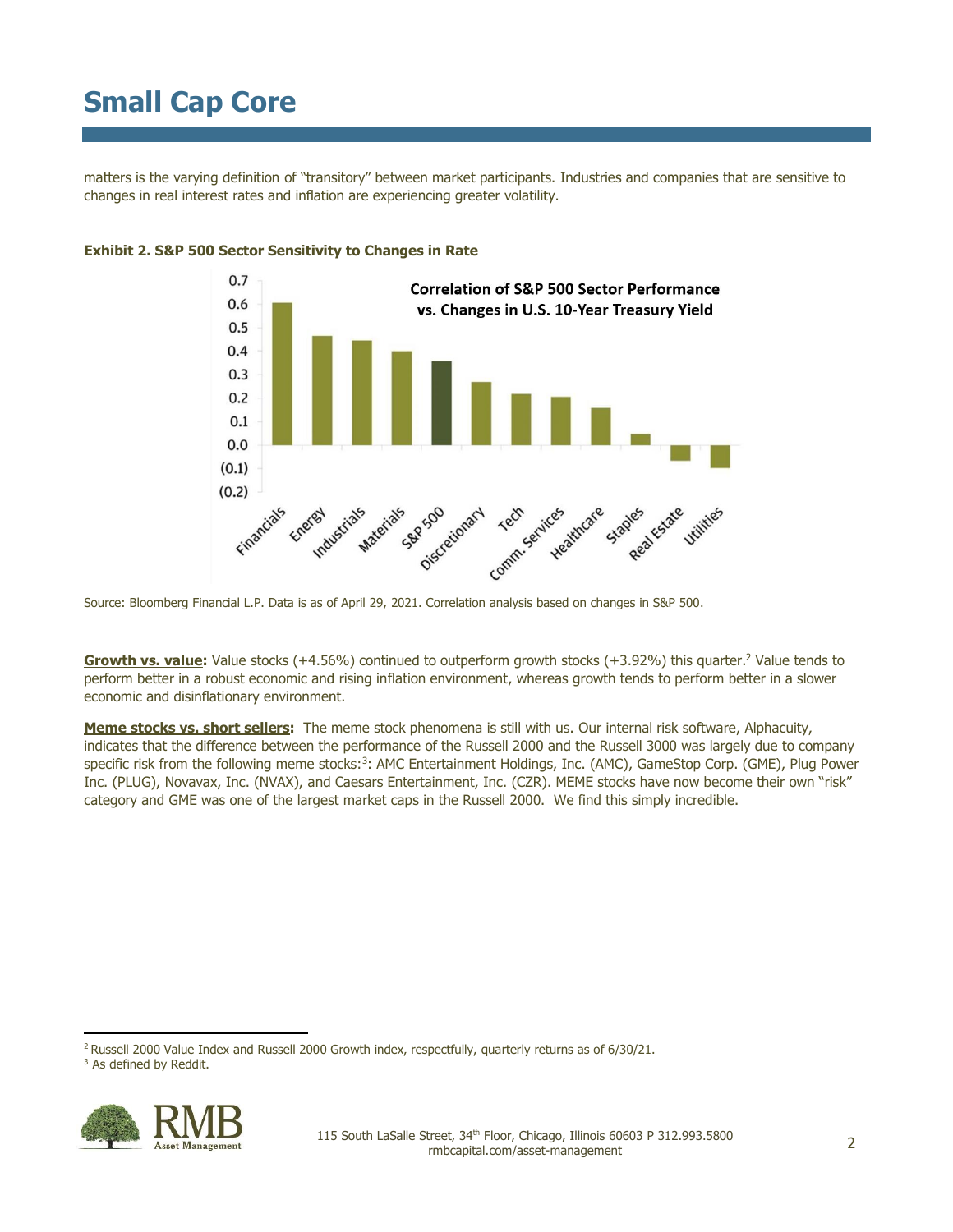

**Exhibit 3. Meme Stock Inflows Exceed Other Sectors/Industries, including S&P Tech Sector**

Source: Vanda Track, via the Irrelevant Investor Blog

We have noticed that during early Q1 and late Q2, periods where retail investors were buying Meme stocks, our performance lagged because our bias for quality prevents us from owning these stocks, but excess performance returns when investors stop buying these high-flyers.

**Higher dispersion:** Dispersion measures how closely stocks move together vs. apart. Low dispersion (together) occurs when excess liquidity created by the Fed balance sheet expansion dominates stock prices. The concept is captured eloquently by Warren Buffett's financial take on JFK's quip "a rising tide lifts all boats." Higher dispersion occurs when the liquidity cycle shifts from excess to neutral. We are starting to see this occur now as the Fed contemplates reducing the number of mortgage purchases as well as other financial assets.





Source: FactSet. Company Specific Dispersion derived from S&P 500 index.

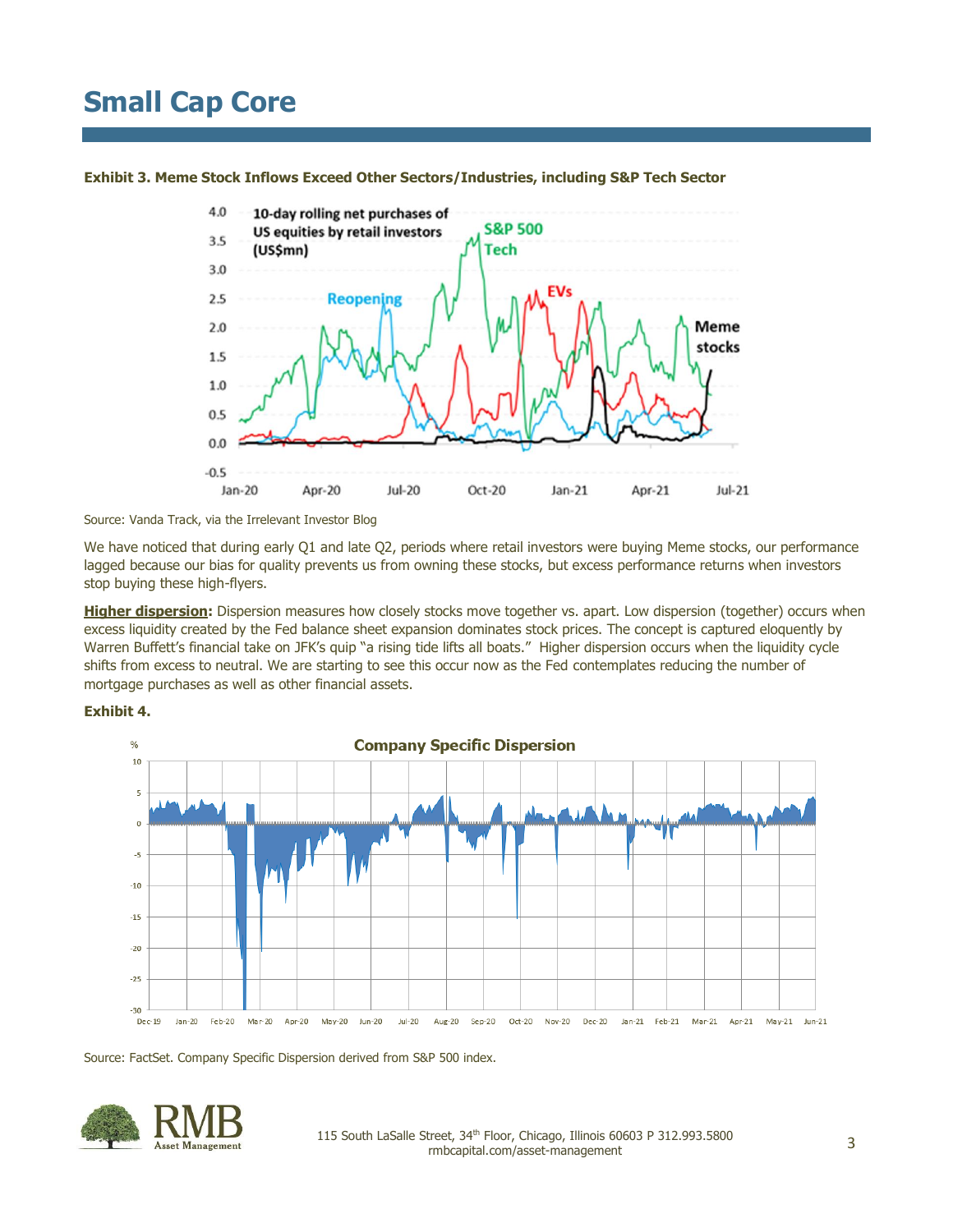So, what does all of this mean for strategy performance? Our dual diversification portfolio construction process (by lifecycle and sector) helps deal with the uncertainty and volatility associated with growth vs. value and/or inflation/deflation. While the meme phenomena can temporarily create headwinds/tailwinds, it does not present a longer-term challenge. Finally, given portfolio construction risk controls, factors out of our control are intentionally minimized, isolating idiosyncratic risk, which is in our control. Thus, higher dispersion creates more opportunity for our process to add value from company specific stock selection.

### **Contributors and Detractors**

Last quarter, contributors and detractors were clearly divided between value and growth stocks. This quarter, contributors and detractors were more company specific, which is consistent with our observation of higher dispersion.

Pool Corp. (POOL +33.10%) is a skilled acquirer benefitting from a distribution-based network effect. We believe POOL has attractive competitive attributes and is a rare "Amazon-proof" business. Additionally, POOL is benefitting from a housing recovery but also has 60% recurring revenue tied to pool maintenance. Quarterly results revealed the resiliency of its business model and its ability to pass on significant inflationary costs through price increases. Devon Energy Corp. (DVN +35.14%), entered the portfolio through its purchase of WPX last quarter. We held the larger company, given the attractive acquisition price and synergies. DVN is an environmentally responsible oil & gas exploration and production company. DVN reported a blow-out quarter, confirming synergistic benefits of the deal as well as benefitting from higher oil and natural gas prices. West Pharmaceutical Services Inc. (WST +27.51%) is a long time holding, selling "picks and shovels" to the companies driving the biotech revolution. WST reported a very strong quarter, confirming rapid adoption of higher margin new products. Strong contributions from companies represented by different factors (growth, value, quality, inflation, interest rates) demonstrates how efficiently diversified portfolios can add value when volatility and dispersion increase within the market.

**Small Cap Core**

**SECOND QUARTER 2021 CONTRIBUTION REPORT** Ranked by Basis Point Contribution

|                                   | <b>Basis Point Contribution</b> |           |  |
|-----------------------------------|---------------------------------|-----------|--|
| <b>Top Contributors</b>           |                                 |           |  |
| Pool Corp.                        | $+72$                           | $+33.10%$ |  |
| West Pharmaceutical Services Inc. | $+62$                           | $+27.51%$ |  |
| Devon Energy Corp.                | $+60$                           | $+35.14%$ |  |
| American Financial Group Inc.     | $+51$                           | $+22.60%$ |  |
| CareDx Inc.                       | +48                             | $+33.67%$ |  |
| <b>Bottom Detractors</b>          |                                 |           |  |
| <b>TriCo Bancshares</b>           | $-30$                           | $-9.62%$  |  |
| Veracyte Inc.                     | $-21$                           | $-25.62%$ |  |
| Grand Canyon Education Inc.       | $-16$                           | $-15.99%$ |  |
| Exponent Inc.                     | $-16$                           | $-8.25%$  |  |
| NeoGenomics Inc.                  | -14                             | $-6.34%$  |  |

Past performance is not indicative of future results, and there is a risk of loss of all or part of your investment. The above does not represent all holdings in the Strategy. Holdings listed might not have been held for the full period. To obtain a copy of RMB's calculation methodology and a list of all holdings with contribution analysis, please contact your service team. The data provided is supplemental. Please see important disclosures at the end of this document.

Detractors were also more company specific and diversified across multiple factors. Veracyte Inc. (VCYT -25.62%) was founded to provide tools that deliver clinicians key clinical answers as they determine the path forward for patients. Through various initiatives and recent M&A, VCYT has expanded the test menu, expanded biopharma collaborations, and developed a global platform and manufacturing operations. These products address large markets, including eight of the top ten cancers in the U.S. and ~\$12B total available market (TAM), with a path to ~\$50B in TAM. However, VCYT declined when it surprised the market with the replacement of founding CEO Bonnie Anderson with an industry veteran. Additionally, the holding is a large position in Cathy Wood's ARK funds, which have experienced large outflows lately. The VCYT fundamentals appear to be on track. Grand Canyon Education Inc. (LOPE -15.99%) is a low-cost Christian-based educational model, affordable to all socio-economic classes. Its spinout of the intangible online educational content into a for-profit business and hard assets into a non-profit subject LOPE to less governmental interference. LOPE reported results in-line with expectations but issued a rare downward guidance. While the downward guidance was modest, it stands in stark contrast with the rest of the companies reporting this quarter. Currently, we believe LOPE is too cheap to sell, but we are in the process of reviewing whether it can

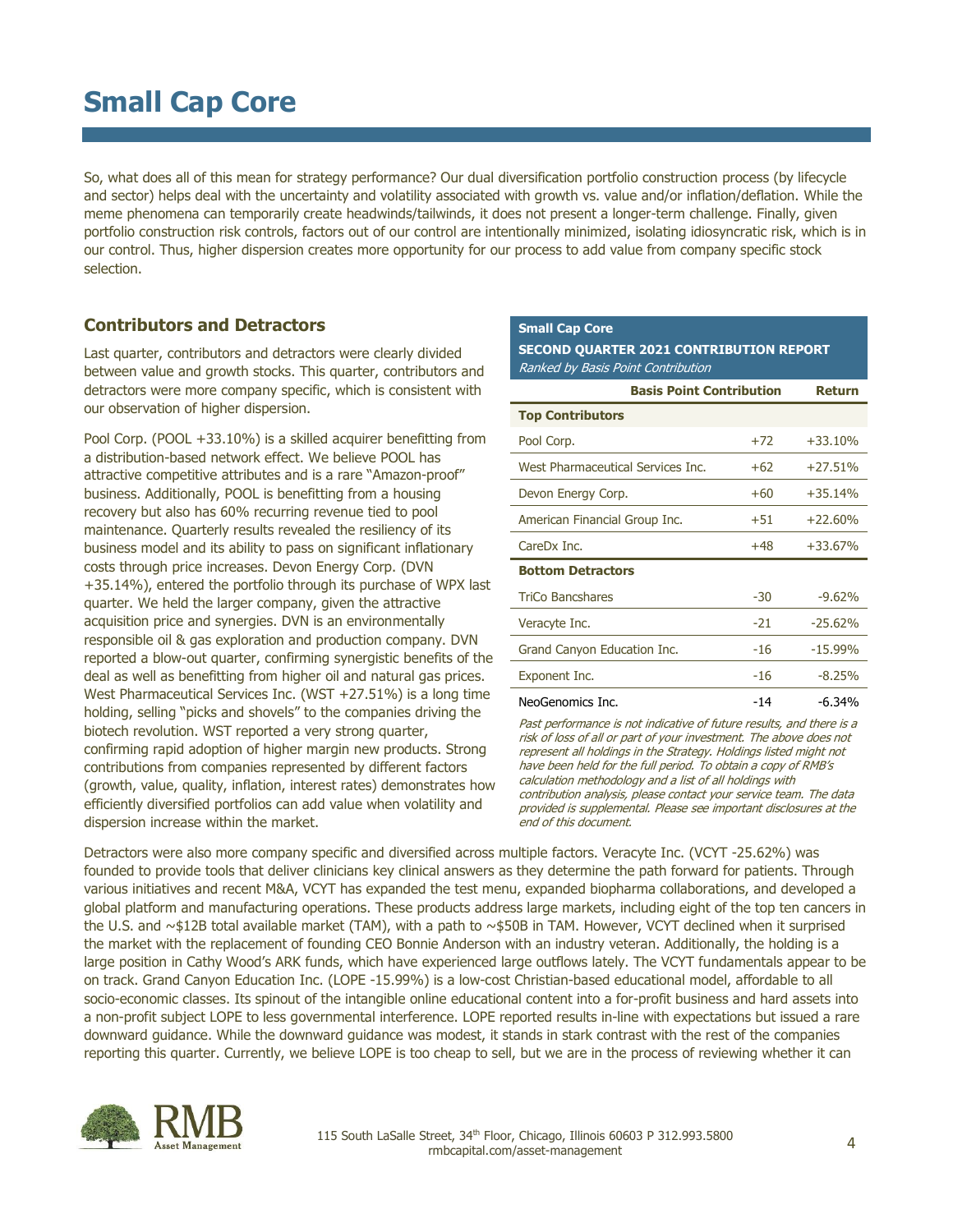deliver on its potential in a post-COVID world. Exponent Inc. (EXPO -8.25%) is a science and engineering consulting company. EXPO operates in niche markets with teams of specialized experts in nearly 100 different technical disciplines that engage with customers to solve complicated issues in a diverse range of industries. EXPO reported a strong quarter, with higher guidance. While growth was strong, it was not strong enough to grow into its very high valuation.

### **Portfolio Activity**

In previous letters, we have indicated that the team feels great about the companies we own and the portfolio structure in terms of the balance between growth and value. Most activity during the second quarter involved minor adds or trims to keep idiosyncratic risk aligned with our conviction. To that end, we added to BioLife Solutions Inc. (BLFS), CRISPR Therapeutics AG (CRSP), Editas Medicine Inc. (EDIT), Columbia Sportswear Co. (COLM), and PotlatchDeltic Corp. (PCH) after reviewing the quarterly results, gaining greater conviction in the companies, and the stock prices hitting attractive purchase levels. Sonos Inc. (SONO) was our only new purchase. We have been following SONO since its IPO and have been trying to evaluate whether it is just a hardware company or potentially a software platform with scalable intangible capital. After several conversations with management, and following it for several quarters, we believe Sonos is building a platform, and will be able to leverage its dominant brand in streaming music into other platform-based streaming services like E-sports/ Gaming/ Virtual reality and will ultimately gain important technological knowledge into blockchain/ AI and IoT. The market underappreciates the upside and, like ROKU, when the market understands the value of the platform and intangible capital, we believe the shares will break out significantly higher.

To fund the above purchases and adds, we exited our entire Ultragenyx Pharmaceutical Inc. (RARE) position, after the company successfully met its value creation milestones and reached our estimate of full valuation. Additionally, we trimmed Seacoast Banking Corp. of Florida (SBCF), Stifel Financial Corp. (SF), CatchMark Timber Trust Inc. (CTT), and CareDx Inc. (CDNA).

### **Outlook**

We remain cautiously optimistic. The pricing equation is helpful to understand how our outlook has shifted:

### **Exhibit 5.**



#### Source: RMB Capital

EPS growth based on the annual percent change in the 12 month forward EPS expectations of the S&P 500 Index, 9/29/2000 – 7/9/2021

We suspect the heavy lifting in terms of higher market valuations is shifting from the denominator (Federal Reserve excess liquidity) to the numerator (company specific capital allocation). As the impact from excess liquidity moderates from excessive

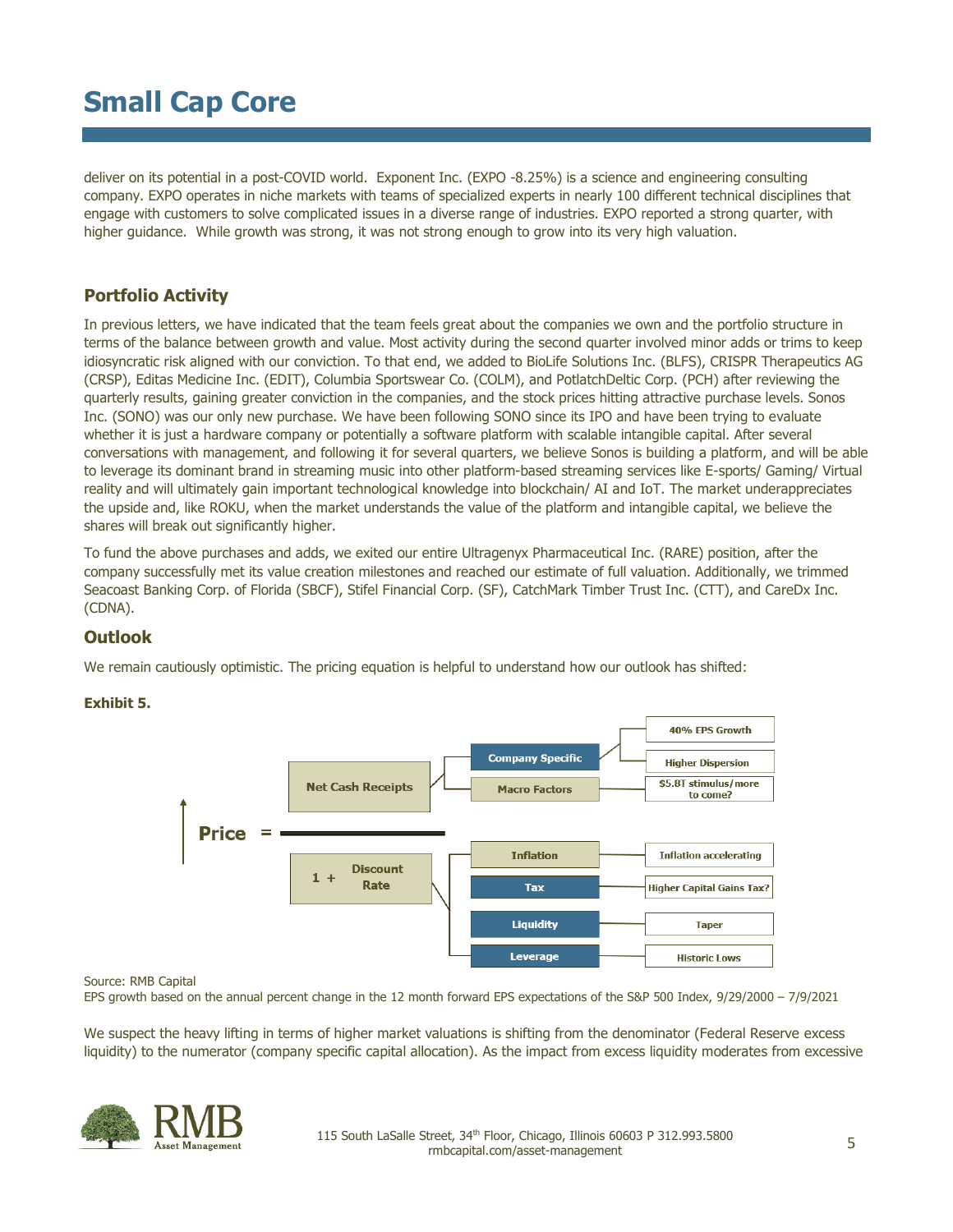to neutral, dispersion should continue to increase. Higher dispersion is good for active managers who invest in the right businesses.

As always, the companies we invest in demonstrate high managerial skill in capital allocation, which creates value for customers, employees, communities, and shareholders.

Thank you for your commitment to the Strategy. Should you have any questions regarding your investment, please do not hesitate to reach out to us.

Sincerely,

Photo film

Chris Faber **Chris Faber Jeff Madden** 

Joffy 25. maden

Portfolio Manager **Portfolio Manager** Portfolio Manager

| TOP TEN HOLDINGS AS OF 6/30/21                |                         |  |  |  |  |
|-----------------------------------------------|-------------------------|--|--|--|--|
| <b>Company</b>                                | $%$ of<br><b>Assets</b> |  |  |  |  |
| EastGroup Properties Inc.                     | 3.01%                   |  |  |  |  |
| <b>TriCo Bancshares</b>                       | 2.82%                   |  |  |  |  |
| Pool Corp.                                    | 2.77%                   |  |  |  |  |
| West Pharmaceutical Services Inc.             | 2.73%                   |  |  |  |  |
| Seacoast Banking Corporation of Florida       | 2.53%                   |  |  |  |  |
| MKS Instruments Inc.                          | 2.49%                   |  |  |  |  |
| <b>Essential Properties Realty Trust Inc.</b> | 2,45%                   |  |  |  |  |
| American Financial Group Inc.                 | 2.43%                   |  |  |  |  |
| Fair Isaac Corp.                              | 2.43%                   |  |  |  |  |
| Repligen Corp.                                | 2.40%                   |  |  |  |  |
|                                               |                         |  |  |  |  |

Holdings are subject to change. Past performance is not indicative of future results, and there is risk of loss of all or part of your investment. The data provided is supplemental. Please see disclosures at the end of this document.

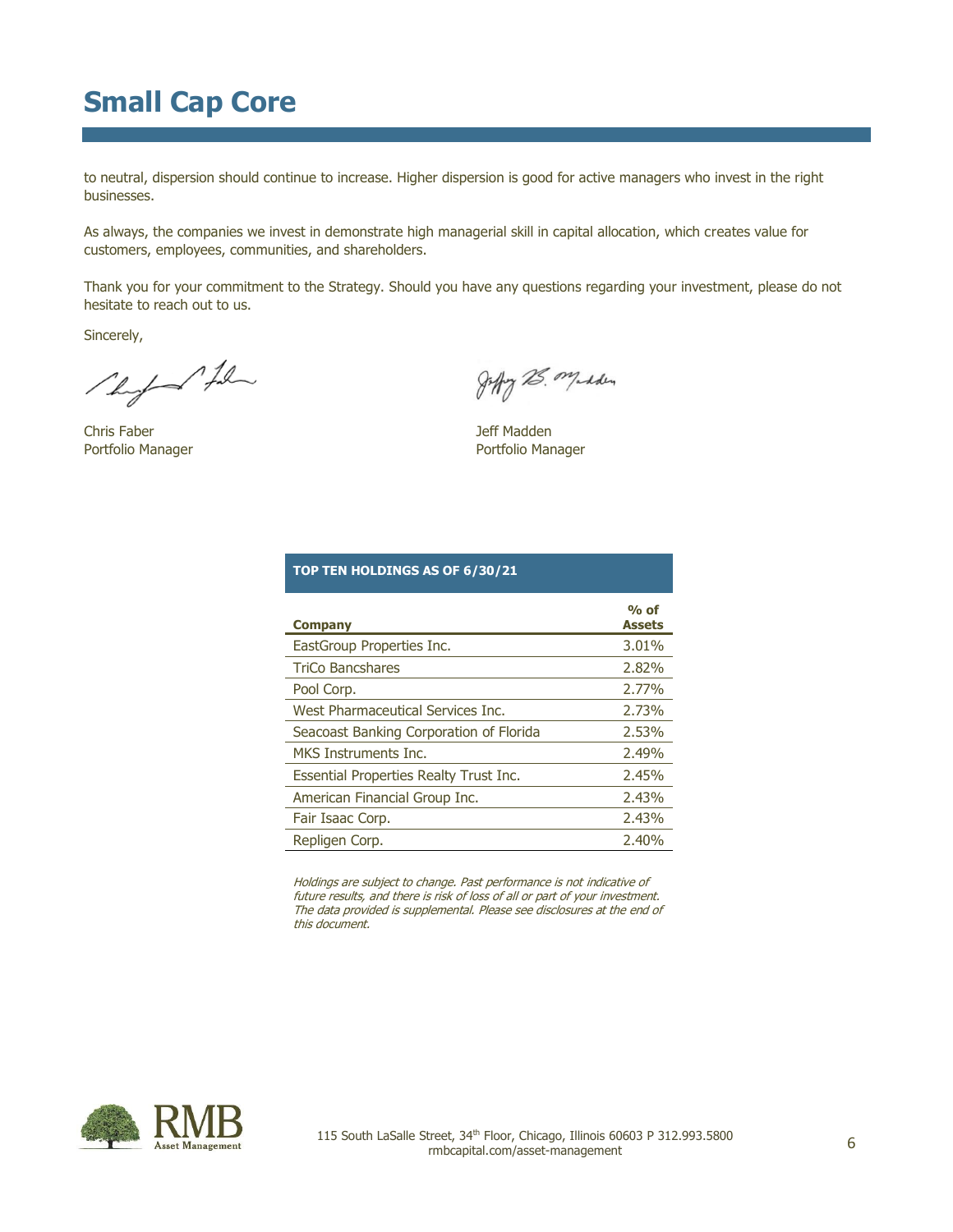The opinions and analyses expressed in this newsletter are based on RMB Capital Management, LLC's ("RMB Capital") research and professional experience and are expressed as of the date of our mailing of this presentation. Certain information expressed represents an assessment at a specific point in time and is not intended to be a forecast or guarantee of future performance, nor is it intended to speak to any future time periods. RMB Capital makes no warranty or representation, express or implied, nor does RMB Capital accept any liability, with respect to the information and data set forth herein, and RMB Capital specifically disclaims any duty to update any of the information and data contained in this newsletter. The information and data in this presentation does not constitute legal, tax, accounting, investment or other professional advice. Past performance is not indicative of future results, and there is a risk of loss of all or party of your investment. This information is confidential and may not be reproduced or redistributed to any other party without the permission of RMB Capital.

An investment cannot be made directly in an index. The index data assumes reinvestment of all income and does not bear fees, taxes, or transaction costs. The investment strategy and types of securities held by the comparison index may be substantially different from the investment strategy and types of securities held by the strategies. The benchmarks are shown for comparison purposes and are fully invested and include the reinvestment of income. The Russell 2000 is a subset of the Russell 3000 Index, representing about 8% of the total market capitalization of that index. It includes approximately 2000 of the smallest securities based on a combination of their market cap and current index membership. The Russell 2500 is a subset of the Russell 3000, including approximately 2500 of the smallest securities based on their market cap and current index membership. The strategies include small- to mid-cap equity portfolios. The strategies may target investments in companies with relatively small market capitalizations (generally between \$500 million and \$10 billion at the time of initial purchase), that are undervalued as suggested by RMB Capital's proprietary economic return framework. The S&P 500 is widely regarded as the best single gauge of the United States equity market. It includes 500 leading companies in leading industries of the US economy. The S&P 500 focuses on the large cap segment of the market and covers approximately 75% of US equities. The Russell 2000 Value Index tracks the performance of companies with lower price-to-book ratios, which shows a company's market price relative to its balance sheet. The Russell 2000 Growth Index is a subset of companies with higher price-to-book ratios, or those expected to have higher growth values in the future.

The **price-to-earnings (P/E) ratio** is defined as a ratio for valuing a company that measures its current share price relative to its per-share earnings.

**Earnings per share (EPS)** is calculated as a company's profit divided by the outstanding shares of its common stock. The resulting number serves as an indicator of a company's profitability.

**Correlation** is a statistic that measures the degree to which two securities or indices move in relation to each other.

While "high-quality" has no single, strict industry definition, we define high-quality stocks as those that we believe offer more reliability and less risk based on a set of clearly defined fundamental criteria including hard criteria (e.g., balance sheet stability, operating efficiency, enterprise life cycle) and soft criteria (e.g., management credibility). We define well-managed companies as those that intentionally grow assets when their economic return on capital is above the cost of capital, are willing to shrink assets when economic return is below the cost of capital, and actively seek to improve economic return when it is approximately equal to the cost of capital.

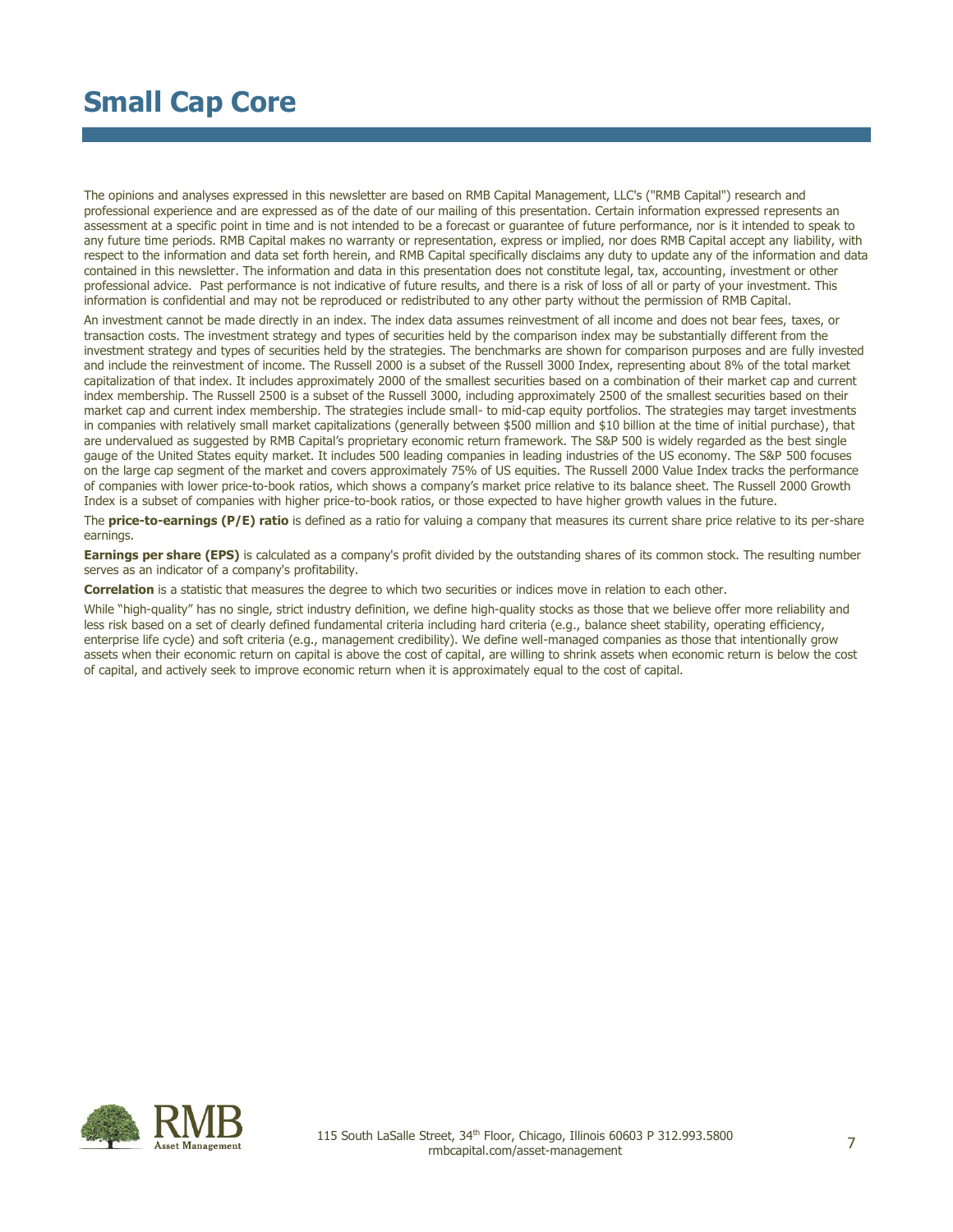#### **RMB Asset Management**

Small Cap Core Composite // Annual Disclosure Presentation

**Organization** | RMB Capital Management, LLC ("RMB Capital") is an independent investment advisor registered with the Securities and Exchange Commission under the Investment Advisers Act of 1940 and established in 2005. The GIPS firm is defined as RMB Asset Management ("RMB AM"), a division of RMB Capital Management, LLC. Previously, the firm was defined as RMB Capital and was redefined on January 1, 2016 to only include the asset management business due to the difference in how its investment strategies and services are offered. RMB AM claims compliance with the Global investment Performance Standards (GIPS®) and has prepared and presented this report in compliance with the GIPS standards. RMB AM has been independently verified for the periods April 1, 2005 through December 31, 2019. The verification report(s) is/are available upon request. A firm that claims compliance with the GIPS standards must establish policies and procedures for complying with all the applicable requirements of the GIPS standards. Verification provides assurance on whether the firm's policies and procedures related to composite and pooled fund maintenance, as well as the calculation, presentation, and distribution of performance, have been designed in compliance with the GIPS standards and have been implemented on a firm-wide basis. Verification does not provide assurance on the accuracy of any specific performance report.

Description | The Small Cap Strategy product reflects the performance of fully discretionary fee-paying equity accounts, which have an investment objective of long-term growth using a portfolio of primarily small-cap stocks and for comparison purposes is measured against the Russell 2000 index. The inception date of the Small Cap Composite is April 30, 1999 and the Composite was created on March 31, 2002. The composite includes small cap equity portfolios invested in undervalued companies as suggested by RMB Capital's proprietary economic return framework, with relatively small market capitalizations (generally under \$2.5 billion at the time of initial purchase) and with both growth and value attributes. The composite excludes portfolios that have client-driven restrictions that hinder the investment strategy. Beginning on January 1, 2018, accounts are included in the composite on the first day of the first full month the account is under management. Prior to 2018, an account was included in the Composite on the first day of the first full month following becoming fully invested and an account was removed from the Composite as of the last day of its last full month. Account performance is based on total assets in the account, including cash and cash equivalents. Results are based on fully discretionary accounts under management, including those accounts no longer managed by RMB. Valuations and returns are computed and stated in U.S. Dollars.

#### **ANNUAL PERFORMANCE RELATIVE TO STATED BENCHMARK**

|          |                                                   | <b>Composite Assets</b> |                             | <b>Annual Performance Results</b> |                                 |                       |                                   |                                      |                             |
|----------|---------------------------------------------------|-------------------------|-----------------------------|-----------------------------------|---------------------------------|-----------------------|-----------------------------------|--------------------------------------|-----------------------------|
| Year End | <b>Total Firm</b><br>Assets* as of<br>12/31 (\$M) | $USD$ (\$M)             | # of<br>Accounts<br>Managed | Composite<br>Gross-of-Fees<br>(%) | Composite<br>Net-of-Fees<br>(%) | Russell 2000<br>(9/6) | Composite<br>3-YR ST DEV<br>(9/0) | Russell 2000<br>3-YR ST DEV<br>(9/0) | Composite<br>Dispersion (%) |
| 2020     | 5,240.59                                          | 116.94                  | $<$ 5                       | 19.38                             | 18.28                           | 19.96                 | 22.02                             | 25.27                                | 0.00                        |
| 2019     | 4,947.90                                          | 118.03                  | < 5                         | 28.91                             | 27.57                           | 25.52                 | 13.97                             | 15.71                                | 0.34                        |
| 2018     | 4,196.90                                          | 117.54                  | $<$ 5                       | $-4.54$                           | $-5.40$                         | $-11.01$              | 13.52                             | 15.79                                | 0.29                        |
| 2017     | 3,610.61                                          | 453.90                  | 6                           | 11.70                             | 10.59                           | 14.65                 | 11.58                             | 13.91                                | 0.30                        |
| 2016     | 2,833.76                                          | 723.21                  | $\overline{7}$              | 15.06                             | 13.93                           | 21.31                 | 13.20                             | 15.76                                | 0.16                        |
| 2015     | 3,230.87                                          | 684.92                  | 10                          | $-0.98$                           | $-1.97$                         | $-4.41$               | 12.61                             | 13.96                                | 0.17                        |
| 2014     | 4,796.43                                          | 714.83                  | 5                           | 7.46                              | 6.39                            | 4.89                  | 12.01                             | 16.59                                | 0.25                        |
| 2013     | 6,201.31                                          | 868.35                  | 8                           | 34.58                             | 33.27                           | 38.82                 | 15.56                             | 16.45                                | 0.22                        |
| 2012     | 6,022.19                                          | 1,077.20                | 14                          | 14.24                             | 13.12                           | 16.35                 | 18.67                             | 20.20                                | 0.23                        |
| 2011     | 6,080.24                                          | 1,012.15                | 17                          | $-2.65$                           | $-3.62$                         | $-4.16$               | 23.42                             | 24.99                                | 0.17                        |
| 2010     | 9,151.98                                          | 1,205.67                | 19                          | 24.47                             | 23.25                           | 26.85                 | 26.19                             | 27.69                                | 0.23                        |
| 2009     | 7,415.09                                          | 1,106.92                | 20                          | 25.70                             | 24.27                           | 27.18                 | 23.71                             | 24.84                                | 1.06                        |
| 2008     | 3,903.59                                          | 946.99                  | 26                          | $-30.64$                          | $-31.35$                        | $-33.79$              | 18.82                             | 19.85                                | 0.34                        |
| 2007     | 4,587.61                                          | 1,169.63                | 24                          | 10.78                             | 9.68                            | $-1.57$               | 13.07                             | 13.16                                | 0.42                        |

\* Effective June 24, 2017 RMB Capital combined with IronBridge Capital Management. Firm AUM prior to 2017 includes only IronBridge assets. Going forward, firm AUM includes the combined assets of RMB Capital and IronBridge Capital. Prior to the combination, IronBridge Capital Management had been independently verified for the periods December 31, 2003 – December 31, 2016.

Fees | The standard management fee is 1% of assets annually, which is also our highest applicable fee. Net returns are computed by subtracting the highest applicable fee (1% on an annual basis, or 0.083% monthly) on a monthly basis from the gross composite monthly return, and the resulting monthly net figures are compounded to calculate the annual net return. In 2009, one account in the composite paid a fee higher than the usual highest applicable fee, at 1.16%. That fee level is used to compute the 2009 net figure, which is 24.27%. Actual investment advisory fees incurred by clients may vary. Composite performance is presented on a gross-of-fees and net-of-fees basis and includes the reinvestment of all income. The net returns are reduced by all actual fees and transactions costs incurred. The annual composite dispersion is an asset-weighted standard deviation calculated for the accounts in the Composite the entire year. Prior to 2018, internal dispersion was calculated using the equal weighted standard deviation for the accounts in the Composite the entire year. Risk measures presented are calculated using gross-of-fees performance. Policies for valuing investments, calculating performance, and preparing GIPS Reports are available upon request.

**Minimum Value Threshold** | The account minimum in the Small Cap Core product is currently \$2 million. Prior to January 1, 2015, the composite excluded portfolios under \$5 million.